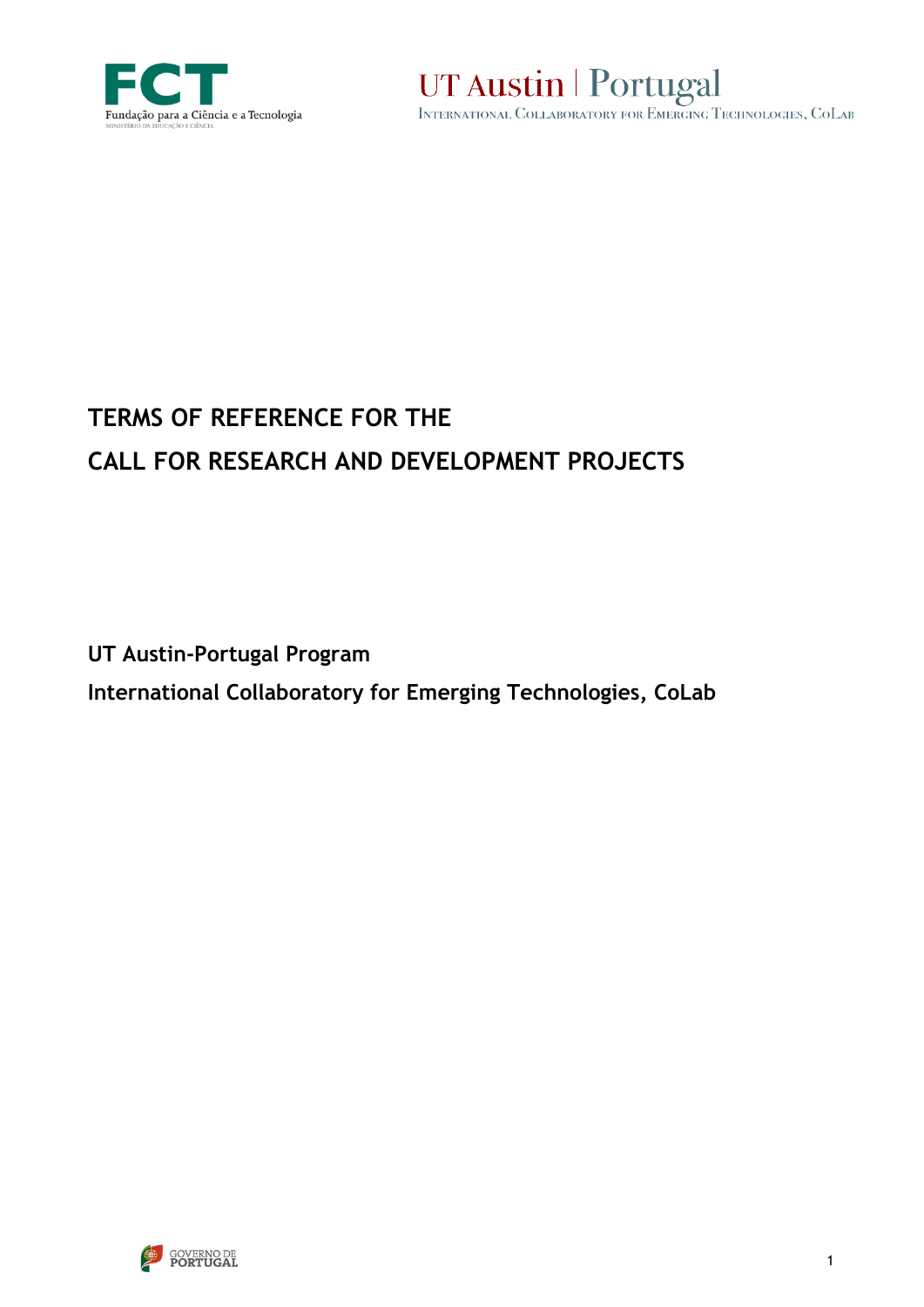

UT Austin | Portugal

# **INDEX**

| Introduction                                                                                       | page 3  |                              |        |
|----------------------------------------------------------------------------------------------------|---------|------------------------------|--------|
| The UT Austin   Portugal Program                                                                   |         |                              |        |
| UT Austin   Portugal » » Future                                                                    |         |                              |        |
| 1 - Project Areas                                                                                  | page 3  |                              |        |
| 1.1. Video Games                                                                                   |         |                              |        |
| 1.2. Digital Media Content and Tools                                                               |         |                              |        |
| 1.3. Media Processing and Retrieval                                                                |         |                              |        |
| 1.4. E-Health                                                                                      |         |                              |        |
| 1.5. Emerging Technologies                                                                         |         |                              |        |
| 2. - Types of projects                                                                             | page 5  |                              |        |
| 2.1. Type 1 - Exploratory R&D Projects                                                             |         |                              |        |
| 2.2. Type 2 - Scientific Research and Technological Development Projects                           |         |                              |        |
| 3. - Award Information                                                                             | page 6  |                              |        |
| 3.1. Regulations governing access to funding                                                       |         |                              |        |
| 3.2. Funding and duration of projects                                                              |         |                              |        |
| 3.3. Application deadline<br>3.4. Review of applications<br>3.5. Notification, start of activities |         |                              |        |
|                                                                                                    |         | 3.6 Annex to Application     |        |
|                                                                                                    |         | 4. - Eligibility information | page 8 |
| 4.1. Principal investigator (PI) and Research Team Eligibility                                     |         |                              |        |
| 5. - Evaluation and Selection                                                                      | page 9  |                              |        |
| 6. - Additional Information                                                                        | page 10 |                              |        |

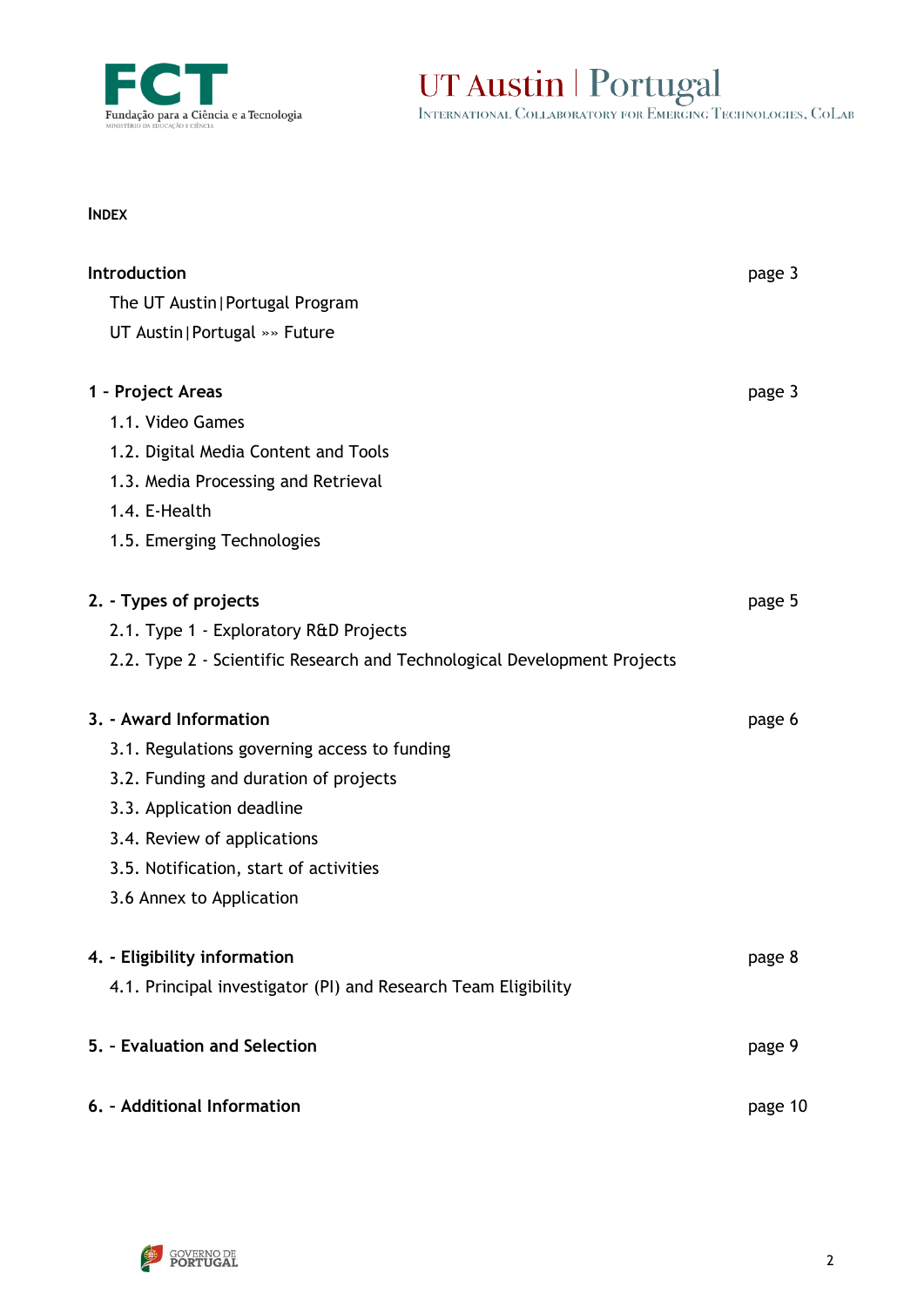

UT Austin | Portugal INTERNATIONAL COLLABORATORY FOR EMERGING TECHNOLOGIES, COLAB

#### **INTRODUCTION**

#### **The UT Austin|Portugal Program**

Under The University of Texas at Austin|Portugal Program, the "Collaboratory for Emerging Technologies" (CoLab) was launched on March 22<sup>nd</sup> 2006 [\(www.utaustinportugal.org\)](http://www.utaustinportugal.org/). The CoLab has been a long-term collaborative project that aims to increase research and postgraduate studies in emerging technologies, with particular emphasis on media and digital content, advanced computing, mathematics, as well as other emerging technologies.

CoLab's strategy relies on promoting Portuguese scientific and technological capacity and reinforcing the status of Portugal's scientific institutions at an international level. This program involves a partnership between The University of Texas at Austin and several national universities and laboratories in Portugal. Overall, the program involved about 80 Portuguese doctoral students by the summer 2010.

## **UT Austin|Portugal »» Future**

CoLab was established more than five years ago with The University of Texas at Austin to increase research and postgraduate studies in emerging technologies, with particular emphasis on media and digital content, advanced computing, and mathematics. During this time several achievements have been accomplished through the participation of hundreds of graduate students and faculty members from both sides of the Atlantic, as well as some entrepreneurial projects that remain ongoing as result of collaborative research activities. Much has been achieved, and it is now time to plan for the next five years of the program. This will allow both broader and deeper activities to take place and facilitate the development of entrepreneurial efforts through a close collaboration with UTEN, thus impacting Portugal for the long run. Third party funding sources have been identified for the research activities and will be pursued, namely through projects with industry and government agency support. In addition to Digital Media, Advanced Computing, and Mathematics, nanotechnology will emerge within the program, building on the installed capacity and strategy in Portugal.

#### **1 – Project Areas**

In the Framework of the "International Collaboratory for Emerging Technologies, CoLab", UT Austin|Portugal Program, the Foundation for Science and Technology (FCT) opens a call for the funding of Joint Research and Development Projects in the subject areas specified. The call is directed to integrated teams of specialists and researchers in areas related to Digital Media and/or Emerging Technologies, in collaboration with the Advanced Computing and Mathematics areas, and supports two types of projects: Exploratory and Scientific Research and Technological Development Projects (SR&DT). Researchers from the areas of advanced computing and mathematics with interests in the target areas are encouraged to prepare proposals with digital media and emerging technologies researchers.

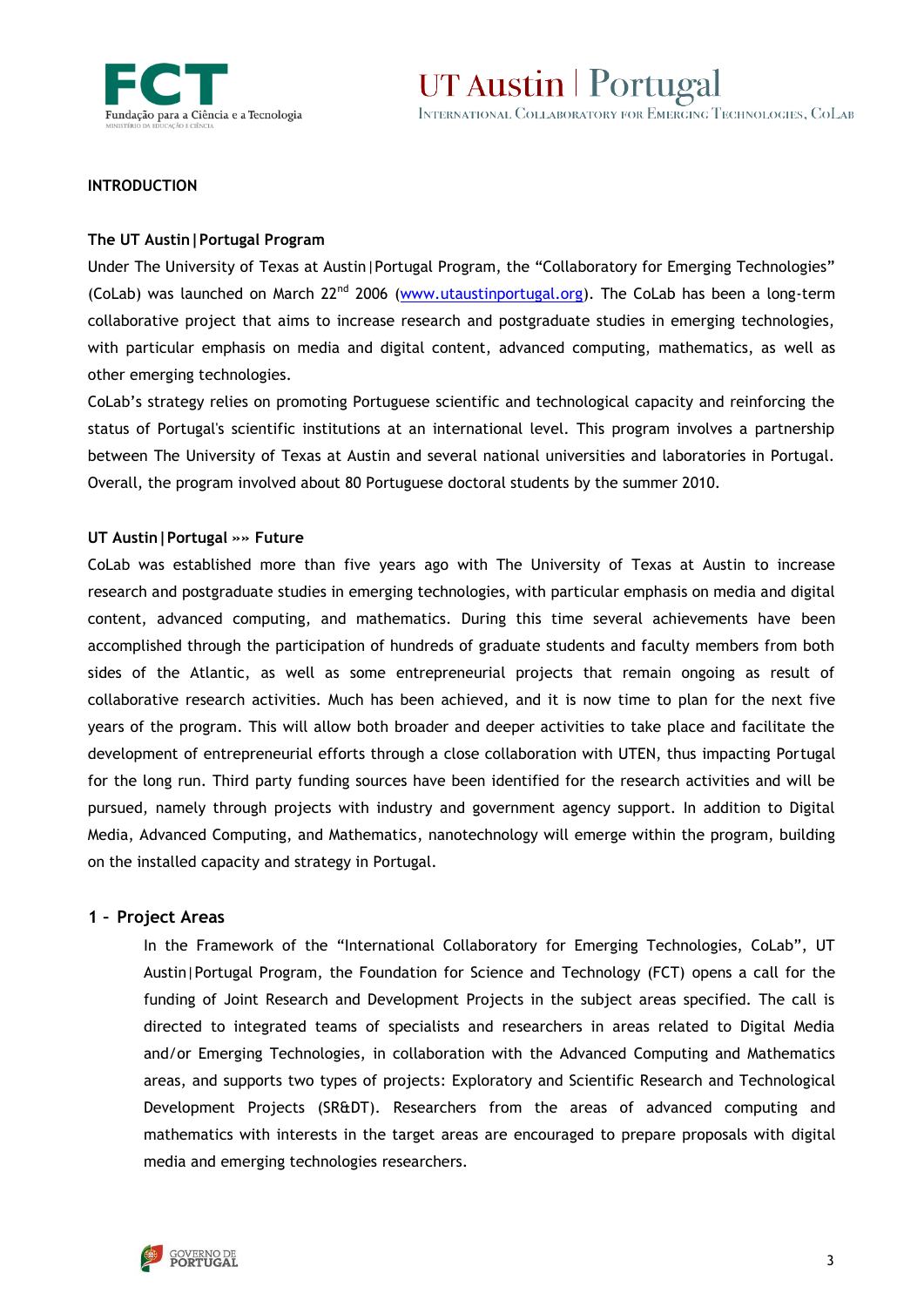

UT Austin | Portugal INTERNATIONAL COLLABORATORY FOR EMERGING TECHNOLOGIES, COLAB

In assembling a proposal for Exploratory projects the proposal should include at least one national institution and the University of Texas at Austin.

For SR&DT projects, applicants should note the need to include two or more Portuguese institutions, the University of Texas at Austin, and participation of companies.

We also encourage applicants to carefully develop their proposals in accordance with the outlines below.

Proposed research topics include (but are not limited to):

# **1.1. VIDEO GAMES:**

- Video game design, development and evaluation;
- Advanced animation using high-performance algorithms on CPUs and/or GPUs;
- Gamification and storytelling;
- Serious games.

# **1.2. DIGITAL MEDIA CONTENT and TOOLS:**

- Digital arts, including environmental music, generative music and art, interactive installations;
- Community detection and named entity identification applied to online journalism;
- Media production of television and film, transmedia, information architecture;
- Digital divide and social inclusion;
- Digital media tools for e-government and e-education;
- Strategic uses of digital media in social and/or cultural contexts;
- Spoken and written language based tools and media integration (applications to the Lusophone world);
- Science documentary;
- Design.

## **1.3. MEDIA PROCESSING AND RETRIEVAL**

- Media data (text, images, audio, video, and music) processing and visualization, retrieval and recommendation (e.g., in social media, health, news contexts, music distribution);
- Real-time photorealistic rendering techniques and applications;
- Media archives searching, browsing, and reusing;
- Data processing (of text, numbers, images, audio, video, and music) for information extraction, interpretation and later presentation/reuse;
- Data visualization to better present digital data to social media, scientists/engineers, news/documentary contexts;
- Data archives: searching, browsing/mining, use/reuse;
- Languages and tools to aid the development of efficient and scalable software to run on manycore computing systems and its applications to media processing, retrieval and visualization.

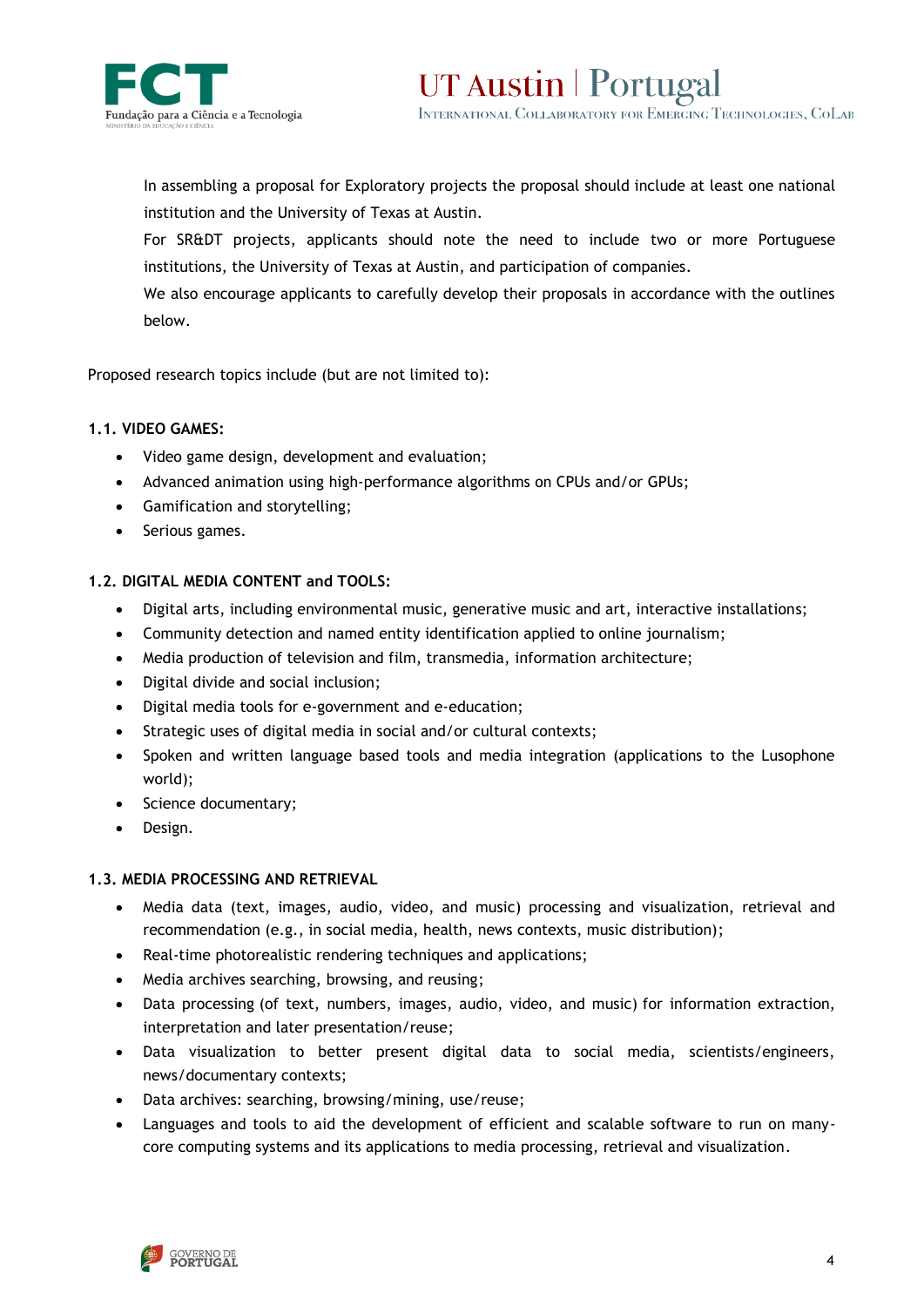

# **1.4. E-HEALTH:**

- Digital media in health and health communication;
- Assistive technologies and health monitoring, new materials and sensors;
- Big data for health care. Three new axis of information have recently risen to accompany hospital information systems, namely Personal Health Records (PHR), continuous sensing data, and genetic data;
- Biomedical systems, *including* molecular recognition, scaffolds, biomaterials, tissue engineering, nano medicines, intracellular trafficking, theranostics, modeling and computation.

## **1.5. EMERGING TECHNOLOGIES:**

- Human-computer interfaces (software and hardware) and their outcomes for creating new knowledge, new models of research and analysis, and new forms of culture;
- New displays and new sensors in digital media systems; immersive and wearable devices and materials, especially when a pertinent to health;
- Nanoparticle systems, including nanoparticle assemblies, modeling and optimal design, in situ microscopy, stimuli responsive materials and surfaces, optical and/or magnetic tuning;
- Additive manufacturing, including multifunctional nano composites, devices with integrated multifunctionality, high throughput, complex (hierarchical) structures, customized (bio)reactors, biomaterials;
- Advanced modeling and simulation of nano materials, systems, devices and processes.

# **2. Types of projects**

## **2.1. Type 1 - Exploratory R&D Projects in Interactive and Digital Media and Emerging Technologies**

This call for Research and Development projects encourages the submission of high risk, exploratory research projects in interactive and Digital Media and Emerging Technologies, in collaboration with Advanced Computing and Mathematics, bringing together new research ideas and experts working in various related areas. These smaller projects are of more limited duration (see below), and the graduate student involvement should be valued. The research team should involve at least one research group in Portugal and collaboration with a research team at The University of Texas at Austin.

# **2.2. Type 2 - Scientific Research and Technological Development Projects in Interactive and Digital Media and Emerging Technologies**

In this second category of SR&TD projects the submission of collaborative research work involving several institutions and targeting strategic areas of the program is recommended. In each area only the highest quality and most comprehensive project(s) will be approved. Projects must involve at least two distinct

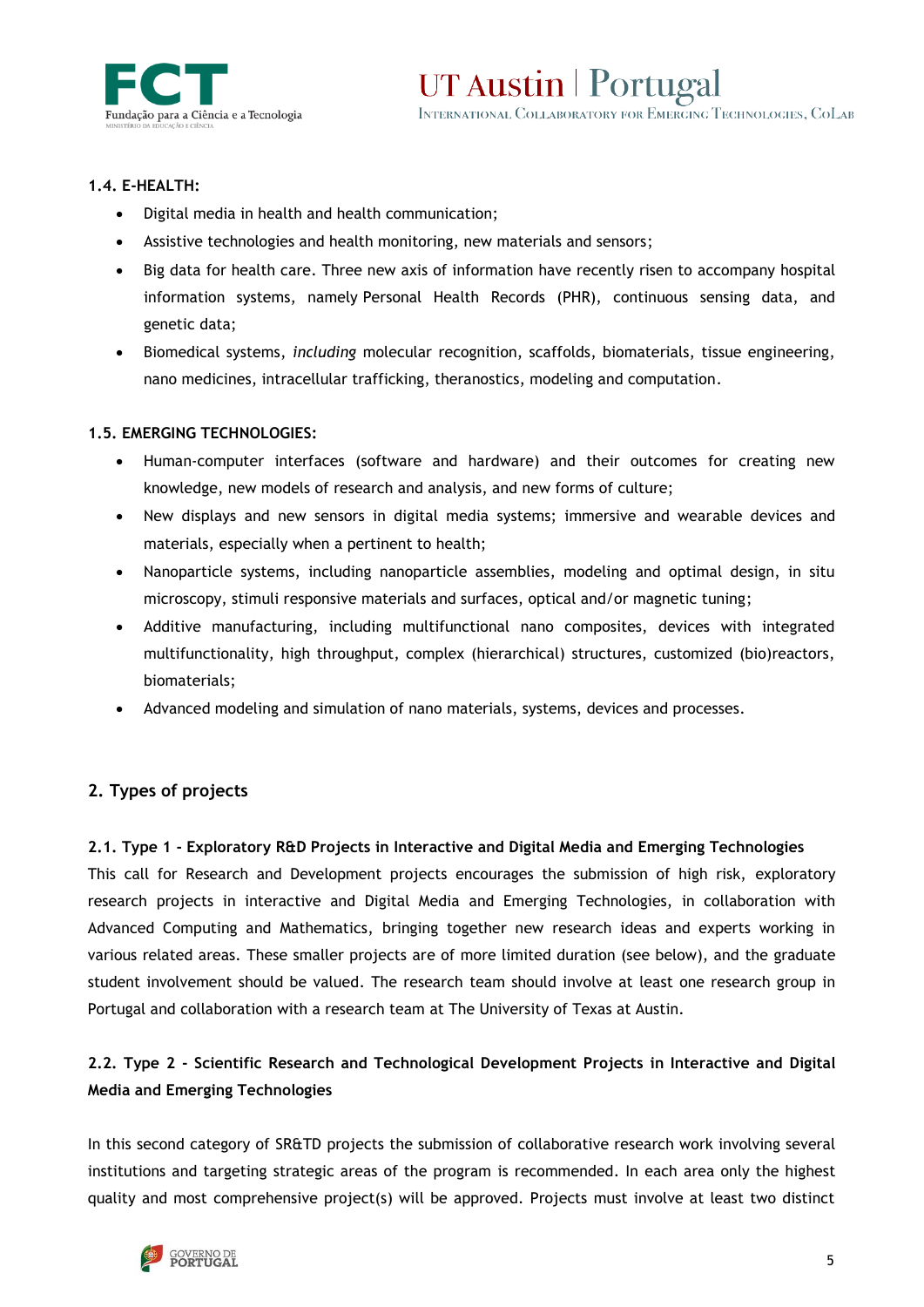

research groups in Portugal, the participation of PhD students should be valued, and close collaboration with at least one other research group at The University of Texas at Austin and the participation of a company is mandatory, it being preferable to include a related industry operating in Portugal or in Austin, (and preferably an industry affiliate of the UT-Portugal program). All projects should address sustainability issues.

# **3. Award Information**

# **3.1. Regulations governing access to funding are available at:**

- <http://www.fct.pt/apoios/projectos/regulamento.phtml.en>
- <http://www.fct.pt/apoios/projectos/normasexecucaofinanceira.phtml.en>
- <http://www.fct.pt/apoios/bolsas/normasbolsasemprojectosunidades.phtml.en>

The announcement of the opening of this call is available at:

<http://www.fct.pt/apoios/projectos/concursos/index.phtml.en>

The guidelines to writing and submitting proposals are available at: [http://www.fct.pt/apoios/projectos/concursos/utaustin/2014/docs/GuidelinesProposal\\_UTA2014.pdf](http://www.fct.pt/apoios/projectos/concursos/utaustin/2014/docs/GuidelinesProposal_UTA2014.pdf)

The Guide for Peer Reviewers:

[http://www.fct.pt/apoios/projectos/concursos/utaustin/2014/docs/GuidePeerReviewers\\_UTA2014.pdf](http://www.fct.pt/apoios/projectos/concursos/utaustin/2014/docs/GuidePeerReviewers_UTA2014.pdf)

# **3.2. Funding and duration of projects**

- The maximum funding for each exploratory project is  $\epsilon$  30.000, and a maximum of five projects are expected to be financed. For the SR&DT projects the maximum funding for each project is  $\epsilon$ 200.000, and a maximum of five projects are expected to be financed. Funding will cover human resources, missions, consultants, acquisition of goods and services and other current expenses, registration of patents, acquisition of scientific and technical instruments and overheads, with a total of maximum funding of €1,150,000 ;
- The call funding only covers the Portuguese Institutions and its research teams;
- The UT Austin research teams are not covered by this funding;
- The participating companies are not covered by this funding.

## **Exploratory Projects**

The expected duration of each project should be 12 months and the budget for each project in Portugal should not exceed €30,000, for a maximum budget of five projects. Funding for The University of Texas at

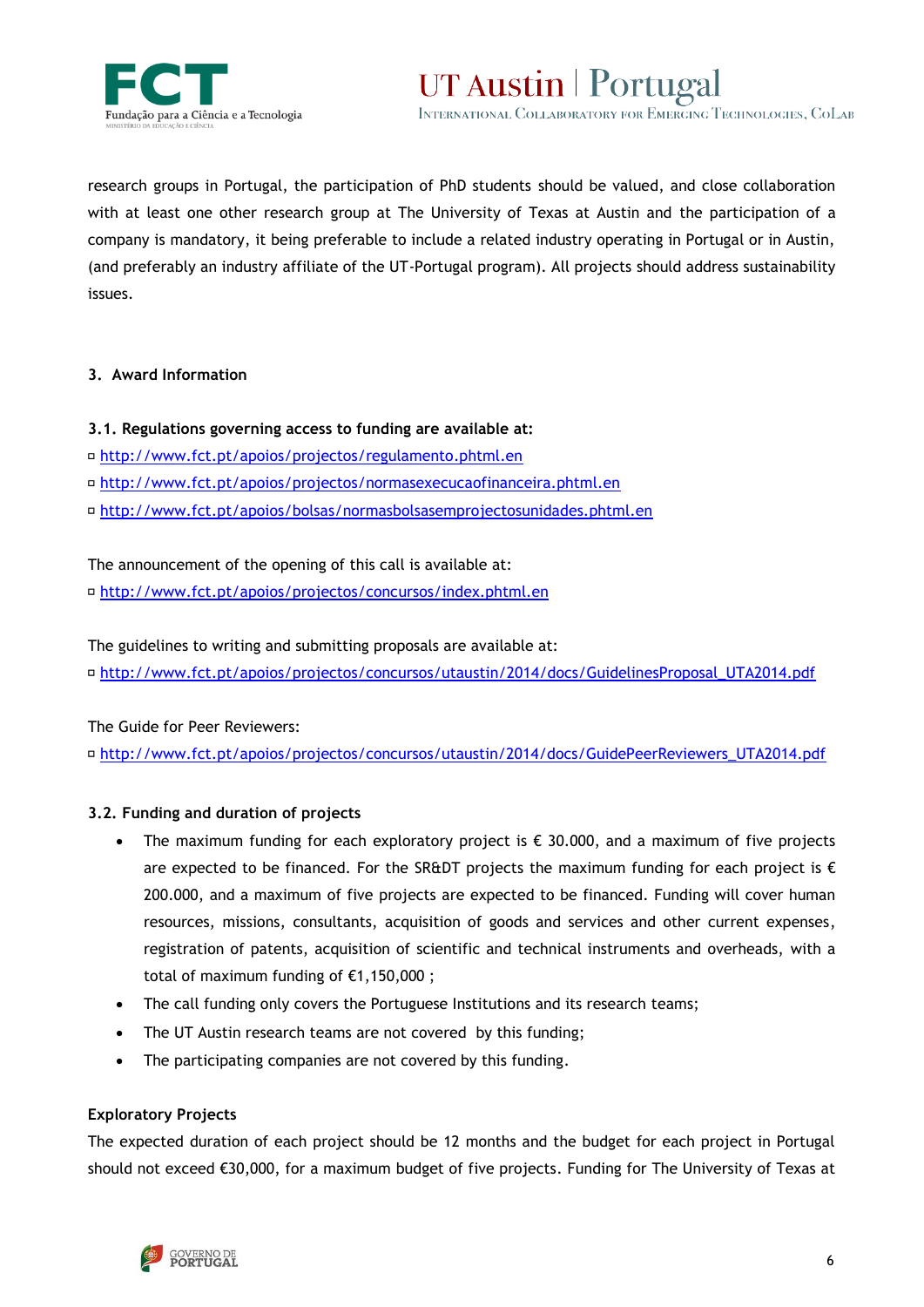

Austin's faculty members will be provided through CoLab at The University of Texas at Austin and is primarily designed to fund graduate student assistance alongside some ancillary (e.g., travel) costs. The maximum prorogation period for these projects is 6 months.

# **SR&DT Projects**

The expected duration of each project should be between 24 and 36 months and the budget for each project in Portugal should not exceed € 200,000, for a maximum budget of five projects. Equipment costs cannot exceed 25% of the total funding. Funding for The University of Texas at Austin's faculty members will be provided through CoLab at The University of Texas at Austin. The maximum prorogation period for these projects is 12 months.

# **3.3. Application deadline**

The call will be open from 24th April until 5:00pm (Lisbon time), 24th June 2014.

Applications must be submitted online through the FCT website following the Announcement of the Call for Proposals, and must meet the following format requirements:

Completion of the on-line FCT form, available through the FCT platform [\(https://concursos.fct.mctes.pt/projectos\)](https://concursos.fct.mctes.pt/projectos), according to the UTAustin|Portugal Program - Guidelines for Proposal Writing.

Submission of a required Annex with the on-line FCT form, which fulfills the proposal requirements as specified below in 3.6 and in UTAustin|Portugal Program - Guidelines for Proposal Writing.

# **No other forms of submission will be accepted.**

## **3.4. Review of applications**

All teams will have their proposals screened by external evaluators, organised by FCT. The review panel will be responsible for evaluating the merit of each proposal.

The selection for funding is based on the criteria presented in section 5.

No applications will be accepted that are in a situation of unjustified fulfillment of the requirements with the FCT, regarding the presentation of the Report for the Project's execution and the return of unspent money.

## **3.5. Notification, start of activities**

Applicants will be notified in accordance with article 11 of the Regulations Governing Access to Funding for Scientific Research and Technological Development Projects.

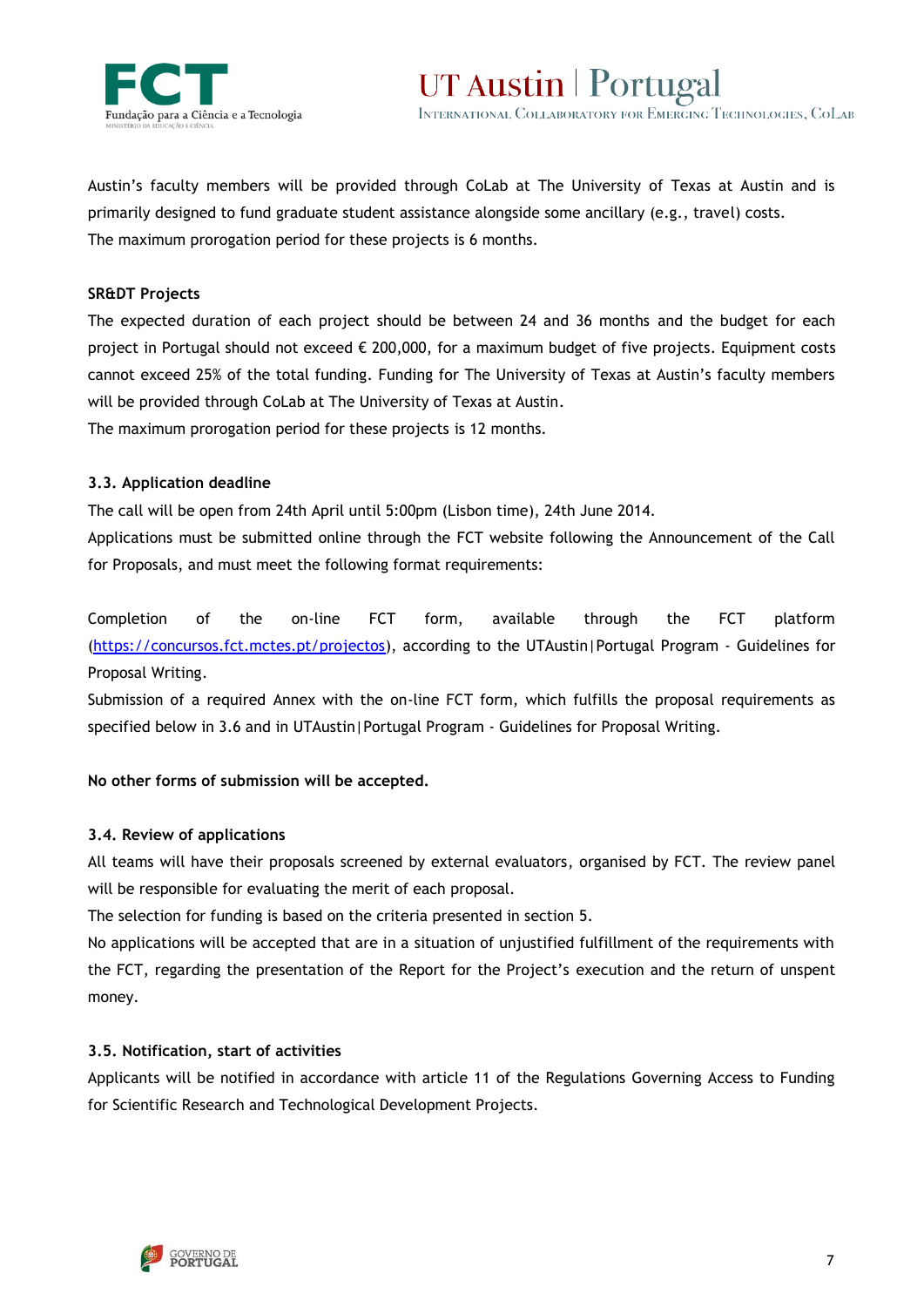

# **3.6 Annex to Application**

For collaborative research grants, create and upload a single .pdf file with the following content:

- An overview of the proposed research emphasizing how the proposal meets the aims of the UT Austin|Portugal Call. Emphasize also the nature and expected outcomes of the collaborative work. State clearly the aims of the team as a whole and indicate the specific role played by each member in achieving those goals. Explain the advantages of conducting the proposed studies as a collaborative effort. (do not exceed three pages, Arial regular font, 11 point)
- A detailed outline of the proposed research, including preliminary results (do not exceed seven pages; Arial regular font, 11 point). The detailed presentation must delineate the specific contributions of each member of the team.
- Include the CV and publication list of the Principal Investigator and all the others Investigators (for each applicant, maximum of 2 pages, Arial regular font, 11 point, including a list of up to 10 of the most relevant papers)
- The **degree certificate for the PhD** of the Principal Investigator of the Portuguese team

Note that the .pdf file should be less than 5 Mbytes, so avoid including bitmaps or other large figure files.

# **4. Eligibility information**

**For Exploratory Projects**:

- The Principal Investigator should hold a PhD degree and the proposed research should involve at least one research group in Portugal and collaboration with a research team(s) at The University of Texas at Austin. The proposed research project should include young researchers in Portugal, preferably with PhD students associated with the UT Austin-Portugal Program.
- Participation of researchers working across multiple disciplinary approaches is encouraged. Faculty members from The University of Texas at Austin must be involved in the development of research proposals.

## **For SR&DT Projects**:

- Applications must come from projects with at least two research teams of public or private national institutions in Portugal, together with a research team from The University of Texas at Austin and must have the participation of PhD students.
- The participation of companies is mandatory, especially companies working in Portugal or/and in Austin, and preferably industrial affiliates of the UT Austin|Portugal Program.
- The Principal Investigator should hold a PhD degree.
- The proposed research project should include young researchers in Portugal, preferably PhD students associated with the UT Austin|Portugal Program.
- Faculty members from The University of Texas at Austin must be involved in the development of research proposals. All projects should have a sustainability plan proposal.

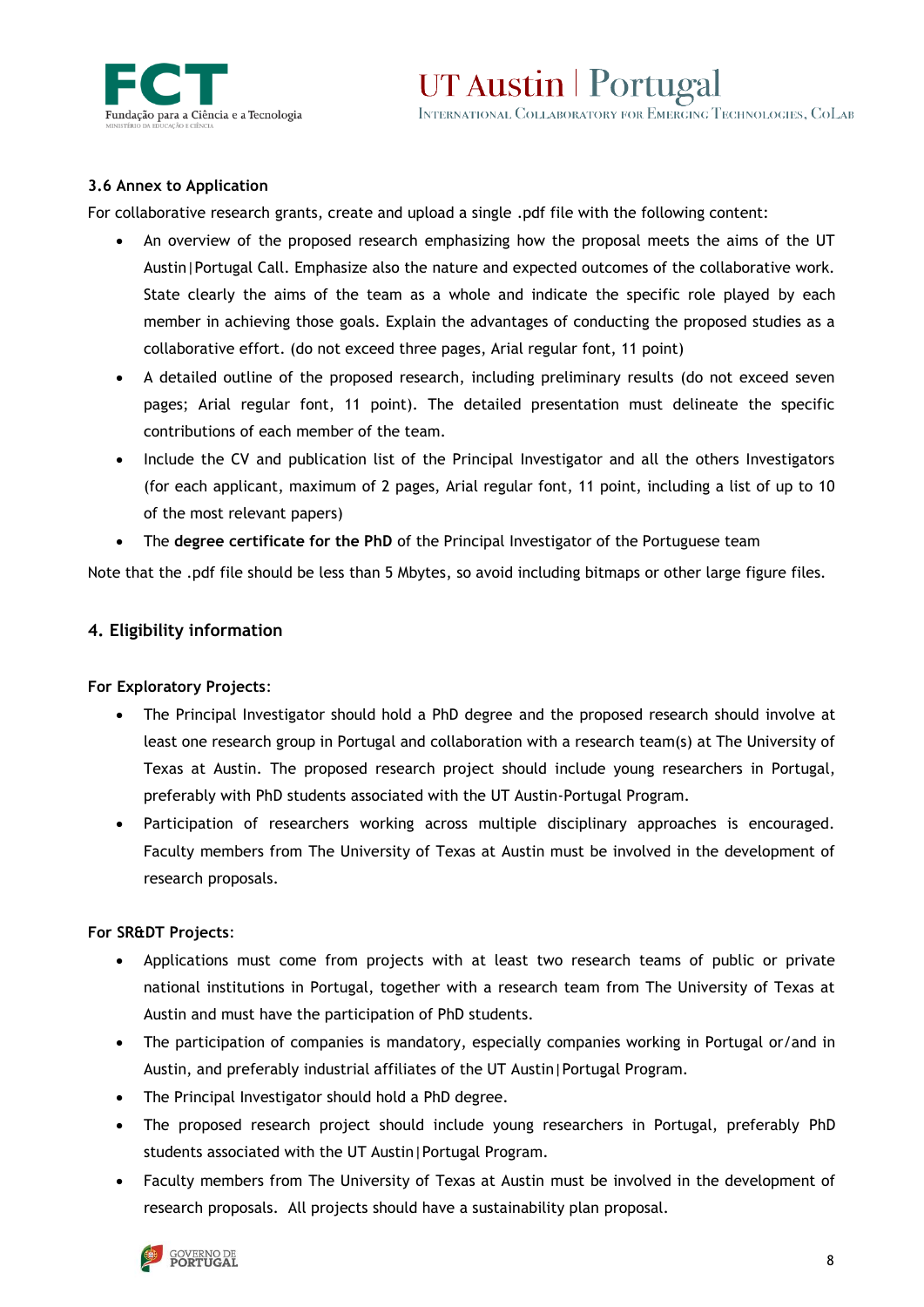

UT Austin | Portugal INTERNATIONAL COLLABORATORY FOR EMERGING TECHNOLOGIES, COLAB

The Principal Investigator responsible for the proposal should have a PhD degree. The PI may only submit one candidacy in the quality of Principal Investigator and should have as a minimum a 35% time dedication to the project. All other members of the research team shall participate at no less than 15% dedication, according to their tasks.

Candidacies will not be accepted from Principal Investigators or Proposing Institutions that are on a situation of unjustified fault with FCT requirements regarding the delivery of the scientific and/or financial execution reports from previous financed projects.

# **5. – Evaluation and Selection**

The evaluation and selection process is based on the following criteria:

- A- Scientific merit and innovative nature of the project from an international standpoint;
- B- Scientific merit of the research team;
- C- Feasibility of the plan of work and reasonableness of the budget;
- D- Contribution to the body of knowledge and competence of the National Science and Technology System;
- E- Potential economic value of the technology.

## **Special consideration will be given to the following aspects:**

## **A. For criterion A:**

i.) Relevance and originality of the project proposed (based on the state-of-the art in a given scientific area and previous work done by the proposing team);

- ii.) Methodology adopted for carrying out the project;
- iii.) Expected results and their contribution to scientific and technological knowledge;
- iv.) Resulting publications and articles;
- v.) Contribution towards promoting and disseminating science and technology;
- vi.) Production of knowledge that can contribute to benefits to society or to the business sector.

# **B. For criterion B:**

i.) Scientific productivity of the team evaluated according to criteria accepted internationally by the different scientific communities (ranging from references to publications and citations in published works as used by the basic and engineering sciences, to performance and artistic work in the arts, or monographs and books in the humanities and social sciences);

ii.) Abilities and skills to adequately execute the proposed project (team configuration, PI's qualifications);

- iii.) Ability to involve undergraduate and graduate researchers in training;
- iv.) Availability of the team and non-duplication of objectives in relation to other projects underway;
- v.) Degree of internationalization of the team;